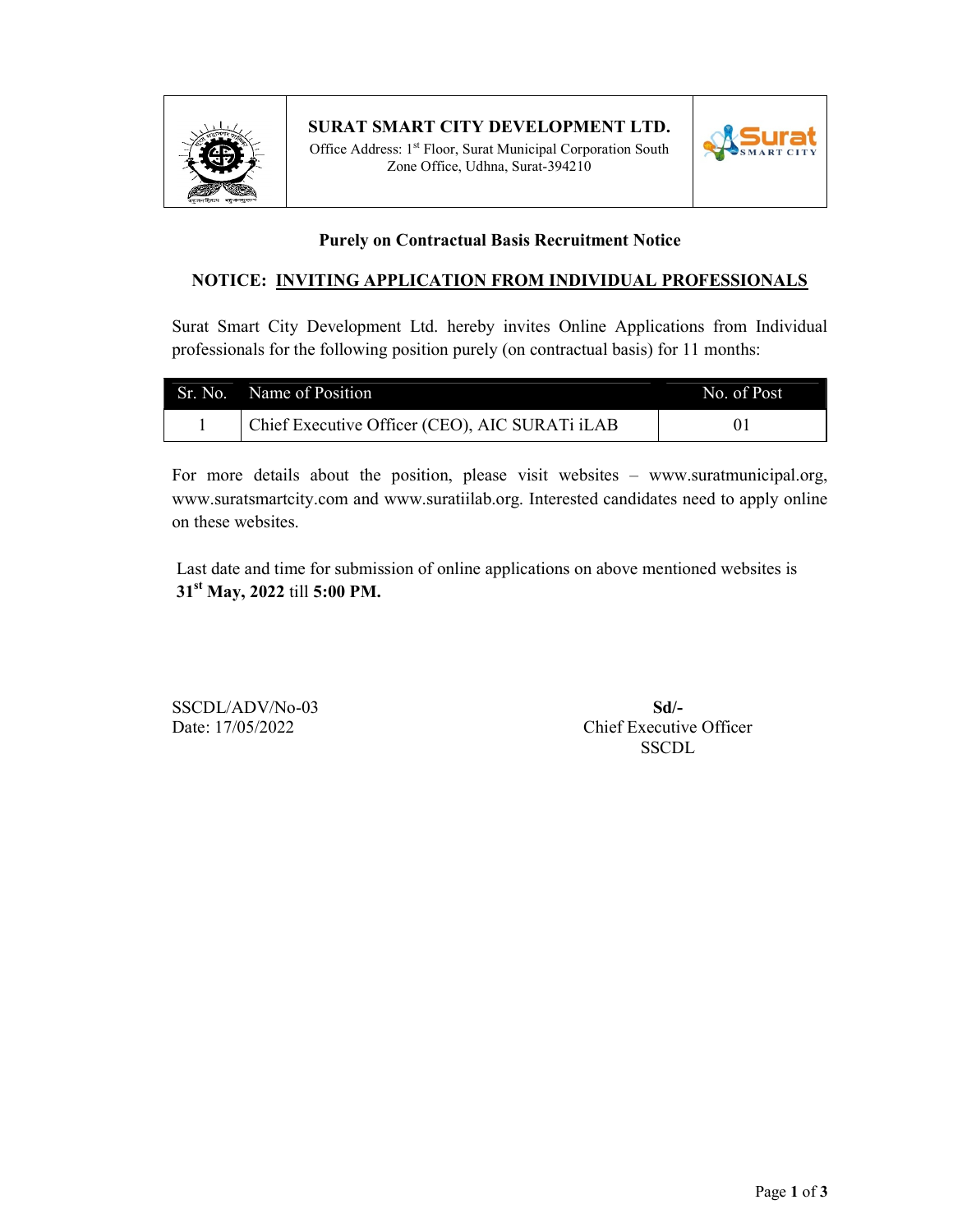Surat Smart City Development Ltd. hereby invites Online Applications from Individual professionals for the following position purely (on contractual basis) for 11 months:

# Position: Chief Executive Officer (CEO), AIC SURATi iLAB

# No. of Post: 01 (One)

Type of Appointment: Contractual appointment for 11 months

# Qualification & Experience

- 1. Must have Degree in Engineering and Management fields.
- 2. 10 Years of Relevant Experience in Industry including minimum 2 years experience in incubation/start up support.
- 3. Must have International Experience working with MNCs.
- 4. Must have led a team of professionals with multi-functional expertise during the course of his Industry experience.
- 5. Additional knowledge & education in enterprise management, entrepreneurship development, law etc. would be an additional advantage.

# Desired

- 1. Experience of starting his/her own venture.
- 2. Large Network with Industry, Educational Institutes, Experts in various fields, Investors, VC funds, Lenders etc.
- 3. A Go-getter, dynamic individual with his own vision for AIC SURATi iLAB Foundation.
- 4. Understanding of Start-up and Entrepreneurship ecosystem of Gujarat

### Selection Process

- a. Shortlisted Candidates will have to give presentation covering planning, execution, implementation road map, self sustainability model for AIC SURATi iLAB Foundation.
- b. Selected Candidates from presentation round will be eligible for personal interview.

### Roles & responsibilities

- Establish the city level Innovation and Incubation Centre.
- Manage SURATi iLAB Foundation in a sustainable and growth-oriented manner in terms of increasing the profile, diversity and competence.
- Promote local collaboration and build brand Surat.
- Promote ideas, products, entrepreneurs and startups in Surat.
- Manage the day-to-day operations of AIC SURATi iLAB.
- Attract funds through Grants and other means.
- Design strategies to attract and build on partnerships with the leading Industries, MNCs, Industry Associations, Academic Institutes, etc.